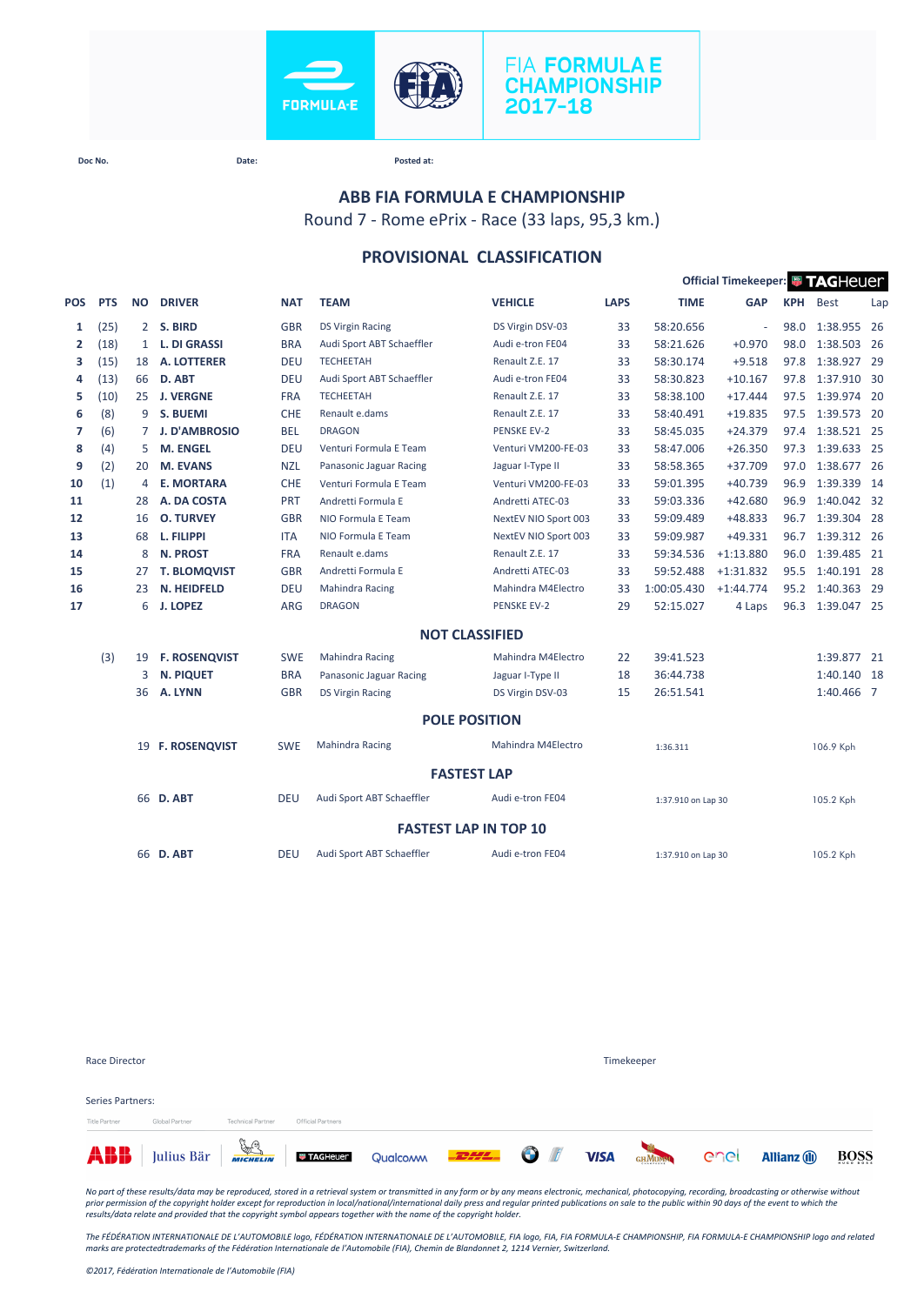

#### **ABB FIA FORMULA E CHAMPIONSHIP**

Round 7 - Rome ePrix - Qualifying

#### **PROVISIONAL CLASSIFICATION**

Official Timekeeper: **Ed. T.A. C. H.A. I.A. C.** 

|    |                            |            |                               |               |                   | Official Hillerceper. <b>WE LAND ICOL</b> |               |            |  |  |
|----|----------------------------|------------|-------------------------------|---------------|-------------------|-------------------------------------------|---------------|------------|--|--|
|    | <b>POS NO DRIVER</b>       |            | <b>NAT TEAM</b>               | <b>GROUPS</b> | <b>SUPER POLE</b> | <b>TIME</b>                               |               | <b>GAP</b> |  |  |
| 1  | <b>19 Felix ROSENQVIST</b> |            | SWE Mahindra Racing           | 1:36.683      | 1:36.311          | 1:36.311                                  |               |            |  |  |
| 2  | 2 Sam BIRD                 |            | GBR DS Virgin Racing          | 1:36.901      | 1:36.987          | 1:36.987                                  | 0.676         | 0.676      |  |  |
| з  | <b>20 Mitch EVANS</b>      | <b>NZL</b> | Panasonic Jaguar Racing       | 1:36.911      | 1:37.199          | 1:37.199                                  | 0.888         | 0.212      |  |  |
| 4  | <b>18 André LOTTERER</b>   |            | <b>DEU TECHEETAH</b>          | 1:36.593      |                   | 1:37.235 1:37.235                         | 0.924         | 0.036      |  |  |
| 5  | 9 Sébastien BUEMI          | <b>CHE</b> | Renault e.dams                | 1:36.732      | 1:37.817          | 1:37.817                                  | 1.506         | 0.582      |  |  |
| 6  | 1 Lucas DI GRASSI          |            | BRA Audi Sport ABT Schaeffler | 1:36.973      |                   | 1:36.973                                  |               |            |  |  |
| 7  | <b>16 Oliver TURVEY</b>    |            | GBR NIO Formula E Team        | 1:37.045      |                   | 1:37.045                                  | 0.072         | 0.072      |  |  |
| 8  | <b>25 Jean-Eric VERGNE</b> |            | FRA TECHEETAH                 | 1:37.055      |                   | 1:37.055                                  | 0.082         | 0.010      |  |  |
| 9  | 66 Daniel ABT              | <b>DEU</b> | Audi Sport ABT Schaeffler     | 1:37.117      |                   | 1:37.117                                  | 0.144         | 0.062      |  |  |
| 10 | <b>23 Nick HEIDFELD</b>    | <b>DEU</b> | Mahindra Racing               | 1:37.365      |                   | 1:37.365                                  | 0.392         | 0.248      |  |  |
| 11 | <b>36 Alex LYNN</b>        | <b>GBR</b> | <b>DS Virgin Racing</b>       | 1:37.546      |                   | 1:37.546                                  | 0.573         | 0.181      |  |  |
| 12 | 27 Tom BLOMQVIST           |            | GBR Andretti Formula E        | 1:37.561      |                   | 1:37.561                                  | 0.588         | 0.015      |  |  |
| 13 | 3 Nelson PIQUET            | <b>BRA</b> | Panasonic Jaguar Racing       | 1:38.066      |                   | 1:38.066                                  | 1.093         | 0.505      |  |  |
| 14 | <b>5 Maro ENGEL</b>        | <b>DEU</b> | Venturi Formula E Team        | 1:38.212      |                   | 1:38.212                                  | 1.239         | 0.146      |  |  |
| 15 | 8 Nicolas PROST            | <b>FRA</b> | Renault e.dams                | 1:38.410      |                   | 1:38.410                                  | 1.437         | 0.198      |  |  |
| 16 | 7 Jérôme D'AMBROSIO        | <b>BEL</b> | <b>DRAGON</b>                 | 1:42.003      |                   | 1:42.003                                  | 5.030         | 3.593      |  |  |
|    |                            |            | <b>NOT CLASSIFIED:</b>        |               |                   |                                           |               |            |  |  |
|    | <b>4 Edoardo MORTARA</b>   | <b>CHE</b> | Venturi Formula E Team        | 1:47.802      |                   | 1:47.802                                  | 10.829        | 5.799      |  |  |
|    | 68 Luca FILIPPI            | <b>ITA</b> | NIO Formula E Team            | 2:09.829      |                   | 2:09.829                                  | 32.856 22.027 |            |  |  |
|    | 6 José Maria LOPEZ         | <b>ARG</b> | <b>DRAGON</b>                 |               |                   |                                           |               |            |  |  |
|    | 28 Antonio Felix DA COSTA  | <b>PRT</b> | Andretti Formula E            |               |                   |                                           |               |            |  |  |

| Race Director:   |                |                          |                   |                                                                                               | Timekeeper |  |              |                     |             |
|------------------|----------------|--------------------------|-------------------|-----------------------------------------------------------------------------------------------|------------|--|--------------|---------------------|-------------|
| Series Partners: |                |                          |                   |                                                                                               |            |  |              |                     |             |
| Title Partner    | Global Partner | <b>Technical Partner</b> | Official Partners |                                                                                               |            |  |              |                     |             |
|                  |                |                          |                   | <b>ABB</b> Julius Bär <b>Francische Directorum</b> Qualcomm <b>Directorum</b> O <i>I</i> VISA |            |  | GENURAL CACI | <b>Allianz</b> (ii) | <b>BOSS</b> |

*No part of these results/data may be reproduced, stored in a retrieval system or transmitted in any form or by any means electronic, mechanical, photocopying, recording, broadcasting or otherwise without*  prior permission of the copyright holder except for reproduction in local/national/international daily press and regular printed publications on sale to the public within 90 days of the event to which the<br>results/data rela

The FÉDÉRATION INTERNATIONALE DE L'AUTOMOBILE logo, FÉDÉRATION INTERNATIONALE DE L'AUTOMOBILE, FIA logo, FIA, FIA FORMULA-E CHAMPIONSHIP, FIA FORMULA-E CHAMPIONSHIP logo and related<br>marks are protectedtrademarks of the Féd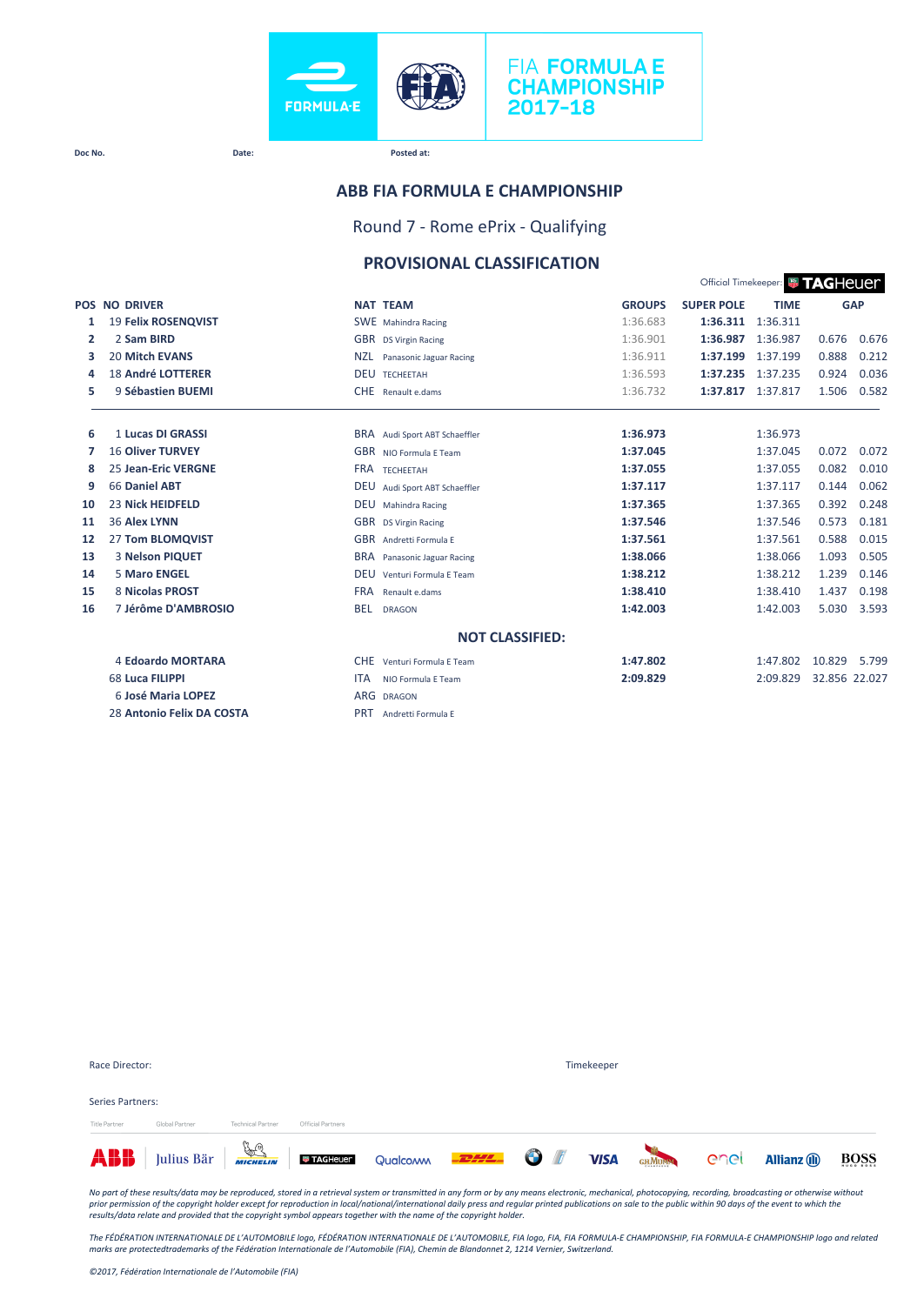



#### **ABB FIA FORMULA E CHAMPIONSHIP**

Round 7 - Rome ePrix - Qualifying Groups

#### **CLASSIFICATION**

| <b>Official Timekeeper: # TAGHeUer</b> |                           |                                  |                        |        |            |                                  |
|----------------------------------------|---------------------------|----------------------------------|------------------------|--------|------------|----------------------------------|
| <b>POS</b>                             | <b>NO DRIVER</b>          | <b>NAT TEAM</b>                  | <b>TIME</b>            |        | <b>GAP</b> | <b>SESSION</b>                   |
| 1                                      | 18 André LOTTERER         | <b>DEU TECHEETAH</b>             | 1:36.593               |        |            | Qualifying Group 4               |
| 2                                      | 19 Felix ROSENQVIST       | <b>SWE</b> Mahindra Racing       | 1:36.683               | 0.090  |            | 0.090 Qualifying Group 2         |
| з                                      | 9 Sébastien BUEMI         | CHE Renault e.dams               | 1:36.732               | 0.139  | 0.049      | <b>Qualifying Group 2</b>        |
| 4                                      | 2 Sam BIRD                | GBR DS Virgin Racing             | 1:36.901               | 0.308  | 0.169      | <b>Qualifying Group 2</b>        |
| 5                                      | <b>20 Mitch EVANS</b>     | NZL Panasonic Jaguar Racing      | 1:36.911               | 0.318  |            | 0.010 Qualifying Group 3         |
| 6                                      | 1 Lucas DI GRASSI         | BRA Audi Sport ABT Schaeffler    | 1:36.973               | 0.380  |            | 0.062 Qualifying Group 3         |
| 7                                      | <b>16 Oliver TURVEY</b>   | <b>GBR</b> NIO Formula F Team    | 1:37.045               | 0.452  |            | 0.072 Qualifying Group 3         |
| 8                                      | 25 Jean-Eric VERGNE       | <b>FRA TECHEFTAH</b>             | 1:37.055               | 0.462  |            | 0.010 Qualifying Group 2         |
| 9                                      | 66 Daniel ABT             | DEU Audi Sport ABT Schaeffler    | 1:37.117               | 0.524  |            | 0.062 Qualifying Group 3         |
| 10                                     | 23 Nick HEIDFELD          | <b>DEU</b> Mahindra Racing       | 1:37.365               | 0.772  |            | 0.248 Qualifying Group 4         |
| 11                                     | 36 Alex LYNN              | <b>GBR</b> DS Virgin Racing      | 1:37.546               | 0.953  |            | 0.181 Qualifying Group 4         |
| 12                                     | 27 Tom BLOMQVIST          | <b>GBR</b> Andretti Formula E    | 1:37.561               | 0.968  |            | 0.015 Qualifying Group 1         |
| 13                                     | 3 Nelson PIQUET           | BRA Panasonic Jaguar Racing      | 1:38.066               | 1.473  |            | 0.505 Qualifying Group 2         |
| 14                                     | 5 Maro ENGEL              | DEU<br>Venturi Formula E Team    | 1:38.212               | 1.619  |            | 0.146 Qualifying Group 1         |
| 15                                     | 8 Nicolas PROST           | <b>FRA</b> Renault e.dams        | 1:38.410               | 1.817  |            | 0.198 Qualifying Group 1         |
| 16                                     | 7 Jérôme D'AMBROSIO       | <b>BEL</b><br><b>DRAGON</b>      | 1:42.003               | 5.410  |            | 3.593 Qualifying Group 1         |
|                                        |                           |                                  | <b>NOT CLASSIFIED:</b> |        |            |                                  |
|                                        | 4 Edoardo MORTARA         | CHE Venturi Formula F Team       | 1:47.802               | 11.209 |            | 5.799 Qualifying Group 3         |
|                                        | 68 Luca FILIPPI           | <b>ITA</b><br>NIO Formula F Team | 2:09.829               |        |            | 33.236 22.027 Qualifying Group 1 |
|                                        | 6 José Maria LOPEZ        | <b>ARG DRAGON</b>                |                        |        |            |                                  |
|                                        | 28 Antonio Felix DA COSTA | <b>PRT</b><br>Andretti Formula E |                        |        |            |                                  |

| Title Partner    | Global Partner | <b>Technical Partner</b> | Official Partners |  |            |  |  |
|------------------|----------------|--------------------------|-------------------|--|------------|--|--|
| Series Partners: |                |                          |                   |  |            |  |  |
| Race Director:   |                |                          |                   |  | Timekeeper |  |  |

No part of these results/data may be reproduced, stored in a retrieval system or transmitted in any form or by any means electronic, mechanical, photocopying, recording, broadcasting or otherwise without<br>prior permission o

The FÉDÉRATION INTERNATIONALE DE L'AUTOMOBILE logo, FÉDÉRATION INTERNATIONALE DE L'AUTOMOBILE, FIA logo, FIA, FIA FORMULA-E CHAMPIONSHIP, FIA FORMULA-E CHAMPIONSHIP logo and related<br>marks are protectedtrademarks of the Féd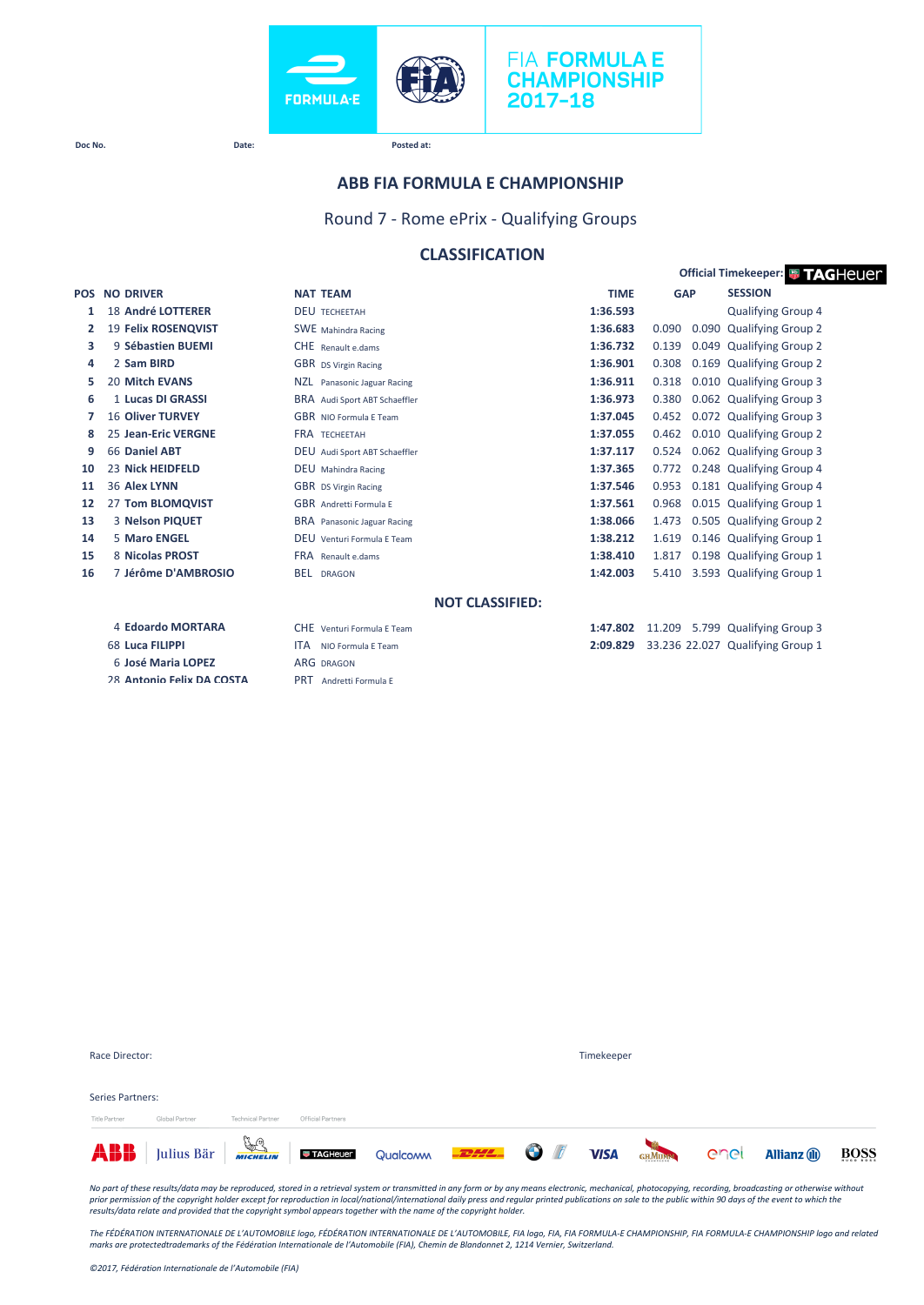



# **ABB FIA FORMULA E CHAMPIONSHIP**

#### Round 7 - Rome ePrix - Non Qualifying Practice 2

|        |                |                               |            | <b>CLASSIFICATION</b>     | Official Timekeeper: <sup>1</sup> 7AGHeuer |                    |                  |    |                 |                 |            |
|--------|----------------|-------------------------------|------------|---------------------------|--------------------------------------------|--------------------|------------------|----|-----------------|-----------------|------------|
| POS NO |                | <b>DRIVER</b>                 | <b>NAT</b> | <b>TEAM</b>               | <b>CAR</b>                                 | <b>TIME</b>        | <b>LAP TOTAL</b> |    | <b>GAP</b>      |                 | <b>KPH</b> |
| 1      | 19             | <b>Felix ROSENQVIST</b>       | <b>SWE</b> | <b>Mahindra Racing</b>    | Mahindra M4Electro                         | 1:35.467           | 10               | 11 |                 | $\sim$          | 107.8      |
| 2      | $\overline{2}$ | <b>Sam BIRD</b>               | <b>GBR</b> | <b>DS Virgin Racing</b>   | DS Virgin DSV-03                           | 1:35.811           | 10               | 10 |                 | $+0.344 +0.344$ | 107.5      |
| з      | $\mathbf{1}$   | <b>Lucas DI GRASSI</b>        | <b>BRA</b> | Audi Sport ABT Schaeffler | Audi e-tron FE04                           | 1:35.839           | 3                | 11 | $+0.372$        | $+0.028$        | 107.4      |
| 4      | 6              | <b>José Maria LOPEZ</b>       | <b>ARG</b> | <b>DRAGON</b>             | <b>PENSKE EV-2</b>                         | 1:35.951           | 3                | 9  | $+0.484 +0.112$ |                 | 107.3      |
| 5      | 8              | <b>Nicolas PROST</b>          | <b>FRA</b> | Renault e.dams            | Renault Z.E. 17                            | 1:35.955           | 9                | 9  | $+0.488$        | $+0.004$        | 107.3      |
| 6      | 9              | <b>Sébastien BUEMI</b>        | <b>CHE</b> | Renault e.dams            | Renault Z.E. 17                            | 1:36.132           | 8                | 8  |                 | $+0.665 +0.177$ | 107.1      |
| 7      |                | Jérôme D'AMBROSIO             | <b>BEL</b> | <b>DRAGON</b>             | <b>PENSKE EV-2</b>                         | 1:36.412           | 3                | 9  |                 | $+0.945 +0.280$ | 106.8      |
| 8      | 3              | <b>Nelson PIQUET</b>          | <b>BRA</b> | Panasonic Jaguar Racing   | Jaguar I-Type II                           | 1:36.824           | 2                | 8  | $+1.357 +0.412$ |                 | 106.3      |
| 9      | 27             | <b>Tom BLOMQVIST</b>          | <b>GBR</b> | Andretti Formula E        | Andretti ATEC-03                           | 1:36.864           | 2                | 7  | $+1.397$        | $+0.040$        | 106.3      |
| 10     | 20             | <b>Mitch EVANS</b>            | <b>NZL</b> | Panasonic Jaguar Racing   | Jaguar I-Type II                           | 1:36.910           | 8                | 9  |                 | $+1.443 +0.046$ | 106.2      |
| 11     | 68             | <b>Luca FILIPPI</b>           | <b>ITA</b> | NIO Formula E Team        | NextEV NIO Sport 003                       | 1:36.911           | 3                | 9  | $+1.444$        | $+0.001$        | 106.2      |
| 12     | 16             | <b>Oliver TURVEY</b>          | <b>GBR</b> | NIO Formula E Team        | NextEV NIO Sport 003                       | 1:36.973           | 3                | 10 |                 | $+1.506 +0.062$ | 106.2      |
| 13     | 28             | <b>Antonio Felix DA COSTA</b> | PRT        | Andretti Formula E        | Andretti ATEC-03                           | 1:36.991           | 2                | 9  | $+1.524$        | $+0.018$        | 106.2      |
| 14     | 36             | <b>Alex LYNN</b>              | <b>GBR</b> | <b>DS Virgin Racing</b>   | DS Virgin DSV-03                           | 1:37.014           | 3                | 9  | $+1.547$        | $+0.023$        | 106.1      |
| 15     | 66             | <b>Daniel ABT</b>             | <b>DEU</b> | Audi Sport ABT Schaeffler | Audi e-tron FE04                           | 1:37.076           | 8                | 10 | $+1.609$        | $+0.062$        | 106.1      |
| 16     | 25             | <b>Jean-Eric VERGNE</b>       | <b>FRA</b> | <b>TECHEETAH</b>          | Renault Z.E. 17                            | 1:37.290           | 2                | 9  | $+1.823$        | $+0.214$        | 105.8      |
| 17     | 23             | <b>Nick HEIDFELD</b>          | <b>DEU</b> | <b>Mahindra Racing</b>    | Mahindra M4Electro                         | 1:37.377           | 3                | 8  | $+1.910$        | $+0.087$        | 105.7      |
| 18     | 5              | <b>Maro ENGEL</b>             | <b>DEU</b> | Venturi Formula E Team    | Venturi VM200-FE-03                        | 1:38.029           | 5                | 11 | $+2.562 +0.652$ |                 | 105.0      |
| 19     | 18             | <b>André LOTTERER</b>         | <b>DEU</b> | <b>TECHEETAH</b>          | Renault Z.E. 17                            | 1:38.470           | 6                | 7  | $+3.003$        | $+0.441$        | 104.6      |
| 20     | 4              | <b>Edoardo MORTARA</b>        | CHE        | Venturi Formula E Team    | Venturi VM200-FE-03                        | 1:38.579           | 3                | 11 |                 | $+3.112 +0.109$ | 104.4      |
|        |                |                               |            |                           | <b>FASTEST LAP</b>                         |                    |                  |    |                 |                 |            |
|        | 19             | <b>F. ROSENQVIST</b>          | <b>SWE</b> | Mahindra Racing           | Mahindra M4Electro                         | 1:35.467 on Lap 10 |                  |    |                 |                 | 107.8 Kph  |

|                  | <b>ABB</b> Julius Bär <b>Francische Director C</b> ualcomm <b>-2444 O</b> |                          |                   |                   |  | <b>VISA</b> | GHMUMM | enel | <b>Allianz</b> (ii) | BOSS |  |
|------------------|---------------------------------------------------------------------------|--------------------------|-------------------|-------------------|--|-------------|--------|------|---------------------|------|--|
| Title Partner    | Global Partner                                                            | <b>Technical Partner</b> | Official Partners |                   |  |             |        |      |                     |      |  |
| Series Partners: |                                                                           |                          |                   |                   |  |             |        |      |                     |      |  |
|                  |                                                                           |                          |                   |                   |  |             |        |      |                     |      |  |
| Race Director    |                                                                           |                          |                   | <b>Timekeeper</b> |  |             |        |      |                     |      |  |

No part of these results/data may be reproduced, stored in a retrieval system or transmitted in any form or by any means electronic, mechanical, photocopying, recording, broadcasting or otherwise without<br>prior permission o

*The FÉDÉRATION INTERNATIONALE DE L'AUTOMOBILE logo, FÉDÉRATION INTERNATIONALE DE L'AUTOMOBILE, FIA logo, FIA, FIA FORMULA-E CHAMPIONSHIP, FIA FORMULA-E CHAMPIONSHIP logo and related marks are protectedtrademarks of the Fédération Internationale de l'Automobile (FIA), Chemin de Blandonnet 2, 1214 Vernier, Switzerland.*